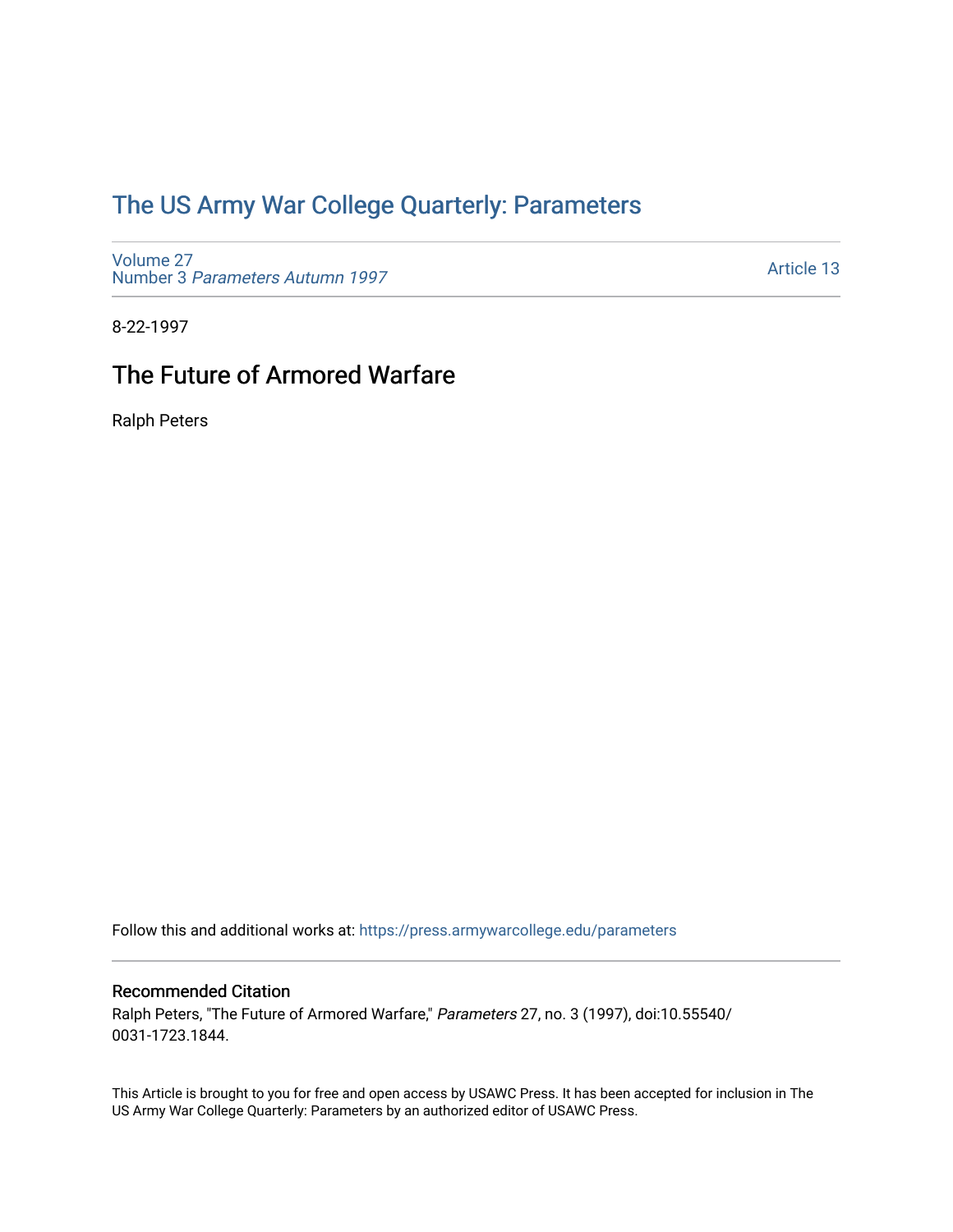# **The Future of Armored Warfare**

### **RALPH PETERS**

From *Parameters*, Autumn 1997, pp. 50-59.

We miss our animals. Since history closed the mounted arm's stables, soldiers have compensated by naming their units after dragons, lions, panthers and their great lost love, the horse. Tankers, especially, like to associate themselves with the sleek and ferocious. Unfortunately, the armored vehicles of the next century are apt to resemble hedgehogs, snakes, and caterpillars. Perhaps, someday, a hard-bitten NCO will slam down his beer mug, stand up and declare, "I'm from the Woolly-Bears, mister, and we don't like that kind of talk . . . ."

Armored vehicles will be around for a long time to come. But their shapes, sizes, weights, armor, armaments, propulsion, connectivity, battlefield awareness, and crewing will change profoundly. The continuity will be in the mission: to deliver local killing power and allow protected maneuver. The evolution of armored vehicles will be driven by technology and strategic requirements, but, above all, by the changing environment of combat: the increasing urbanization of warfare, and the growing transparency of traditional non-urban operations--in which we will be able to monitor the activities of enemy forces in real time. Far from being the twilight of the tank, the new era could become a great age of armor, but only if proponents and practitioners of mounted combat are willing to engage the future in a spirit of honest inquiry.

The hints that Armor needs to reform itself grow ever harder to ignore. First, in the Gulf War, it took an Infantryman to recognize that the ground battle had opened in the pursuit phase. Too many armored commanders sought to fight textbook battles--and the textbooks were outdated editions that elevated secure flanks above knock-out blows. Then came the Russian experience in Grozny. Our reaction was to mock Russian incompetence and repeat the old saw that you don't send armor into cities. We failed to recognize the future, just as Europeans, content to assume American military incompetence, failed to appreciate the killing power of rifled weapons demonstrated in our Civil War. Half a century later, the Europeans reprised Cold Harbor on a vast scale on the Somme. Will we re-enact the Battle of Grozny?

Yes, the Russians were militarily incompetent in Chechnya. On the other hand, they had no choice but to use armored vehicles in city streets--like all advanced armies, they lacked the infantry strength to reduce the city building by building. Between these two examples, our soldiers found themselves in deadly combat in Mogadishu under conditions that begged for armor. Apart from the political considerations that denied our troops the tools they needed to overwhelm their opponents, the military itself was guilty of relying on traditional approaches to urban operations that are no longer feasible when domestic elites panic in the face of casualties (friendly or enemy).

The lessons of these examples are many, but the core challenges come down to a few points. Mounted warfare in nonurban environments goes very fast, and will go faster. Traditional control measures are inadequate. Battlefields quickly become cellular and multi-directional, and therein lies more opportunity than danger for the force with informational superiority and a leadership unafraid of the initiative of subordinates. While rigorous training and equipment quality are essential, the key variable is situational awareness--both the practical kind that means seeing the enemy tank before it sees you, and the deeper sort of command visualization that allows a leader to understand not only the physical reality of the enemy situation, but, more important, the situation as the enemy perceives it.

In the future, formations will operate far more swiftly and in smaller increments than in even the most successful divisional attacks during Desert Storm, but this is the reborn paradigm: Go fast, hit the enemy's weaknesses, keep on hitting him, and don't stop moving. This is very old military wisdom. Somehow, somewhere between the National Training Center and Carlisle, many of us forgot it. Too often, we elevate safety of decision over decisiveness. We may admire Jackson, but we imitate McClellan.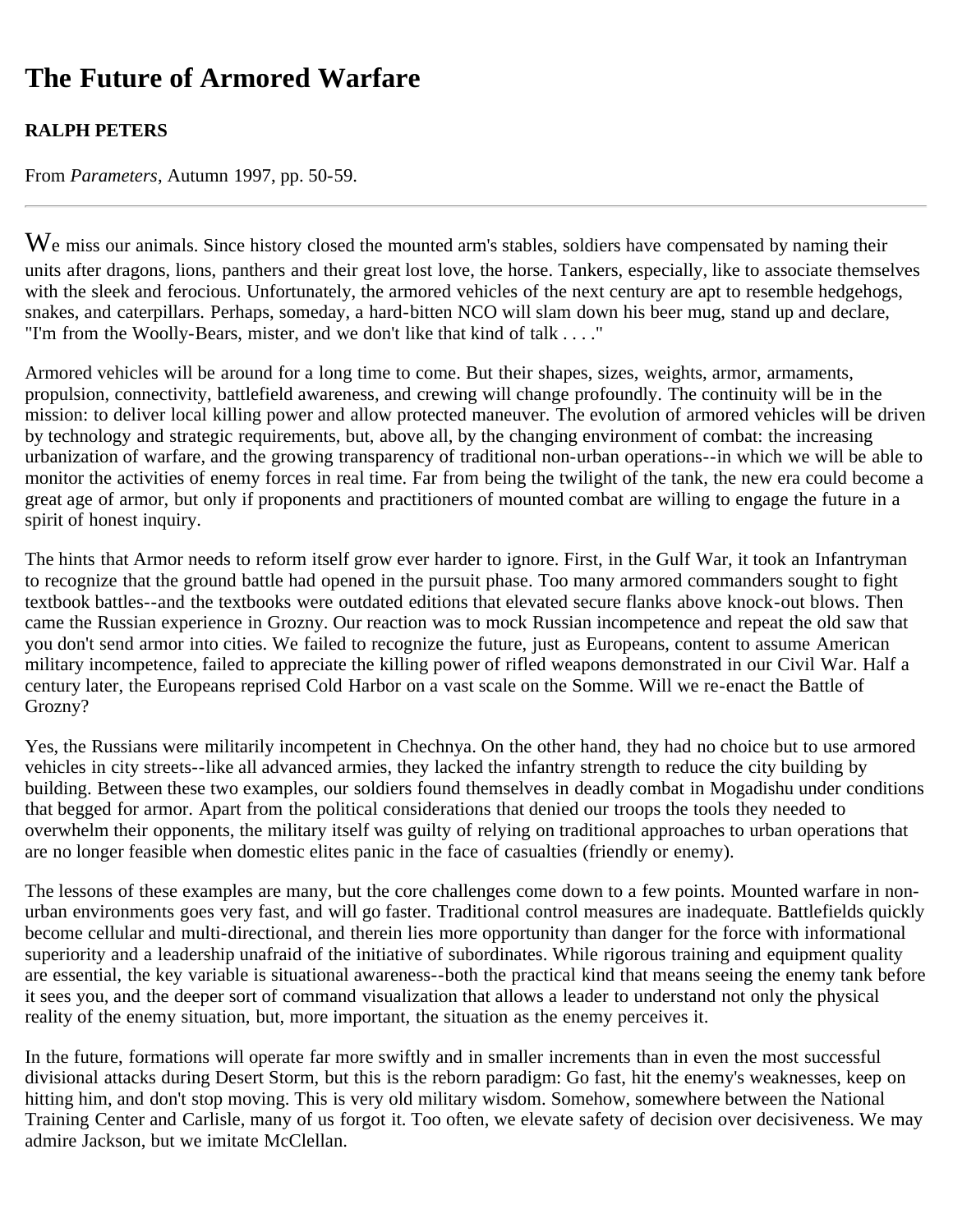The lessons of Chechnya are even more relevant than those of our incomplete victory on the banks of the Euphrates. In the lethal urban canyons of Grozny--rather a small city, by world standards--the Russian military urgently needed means of protected fire and movement. They were forced to use what they had, and what they had was wrong. Equipment designed for war in the European countryside, flawed tactics, and grossly inadequate training and command and control led to disaster. The Russian experience does not prove that armor was the wrong answer, only that the Russians had the wrong kind of armor--and used that badly.

The key to the future of armored warfare lies in disregarding what we expect a tank to be in order to focus on what we need the tank of the future to do.

### **Tomorrow's Armored Force**

On those disappearing battlefields that do not center on urban environments and complex terrain, tanks will remain recognizable for at least a generation. We will see changes in lethality, protection, propulsion and weight, but the greatest advance will be in battlefield awareness. On-board, remote, and even strategic sensors will give our tankers a commanding view of the battlefield, and there will be a window of frustration as their vision outstrips their engagement range. Eventually, tanks will gain a much deeper, indirect-fire capability, and sensing munitions will make an increasing proportion of land engagements resemble over-the-horizon naval warfare. These extra-urban tanks will become lighter, and will go faster. Miniaturization of components, from engines through communications gear to ammunition, will pace advances in armor to make systems more rapidly deployable. Eventually, the tank's primary "armor" may be electromagnetic or may otherwise take advantage of physical principles we are only beginning to exploit. We can imagine developments from "battles of conviction," in which opposing combat systems struggle to "convince" each other's electronics to enter vulnerable configurations, to weapons that literally stop opponents in their tracks by manipulating the local environment. Many experiments will fail, but some--possibly the most radical--will succeed.

Despite protection advances, crews will remain the most vulnerable link in the armored warfare system. This will be compounded by the proliferation of weapons of mass destruction. Eventually we will see a variant of remote-control tanks operated by displaced crews that remain well apart from the advance--perhaps as much as a continent away. Rather than merely requiring a private with a toggle switch, the complexity of decisionmaking will probably call for at least a two-man "crew" (per shift) even for robotic tanks. Virtual reality control environments will keep things lively. It is also possible that future tanks will be dual capability--normally directly crewed, but capable of remote operation under extreme threat conditions.

To complement the tanks, we will develop hyper-protective troop carriers to facilitate those dismounted activities indispensable to land warfare. But even here robotics will play a role so that we can operate under conditions created by weapons of mass destruction without soldiers present (although a human battlefield presence will always remain desirable--and usually essential). We may have to rethink mounted operations in the outyears: remotely-crewed vehicles can maneuver through intervening, high-threat terrain while soldiers are air-delivered to link-up points in or near populated areas or complex terrain we cannot ignore. Tangentially, we are likely to develop vehicles with a comewhen-I-call robotic capability, as well as specially-intelligent tanks and troop carriers and, further along, "self-healing" vehicles that can repair and even remold themselves in response to battle damage.

"Flying tanks" have long been objects of speculation, but it is likely that fuel-logic and the psycho-physical dynamics of battle will demand grounded systems for many years to come. While attack helicopters already incorporate many of the characteristics previously imagined for flying tanks, we have found them a complement to, not yet a substitute for, armored vehicles. If we do work toward flying tanks--in the interests of systems economy--the more successful approach would probably be to ask how helicopters could change so that they can move, shoot, and survive on the ground. Aircraft are conceptually more mutable than ground systems, and, if the flying tank proponents are right, this might become the back-door means to change the parameters of armored warfare. A very real danger, however, is asking any system to do too many things, resulting in a system that does nothing especially well. Striking a proper balance between specificity of purpose and flexibility of application is a fundamental systems-design problem.

The relationship between direct and indirect fire means will also change. As noted above, tanks will acquire a longer-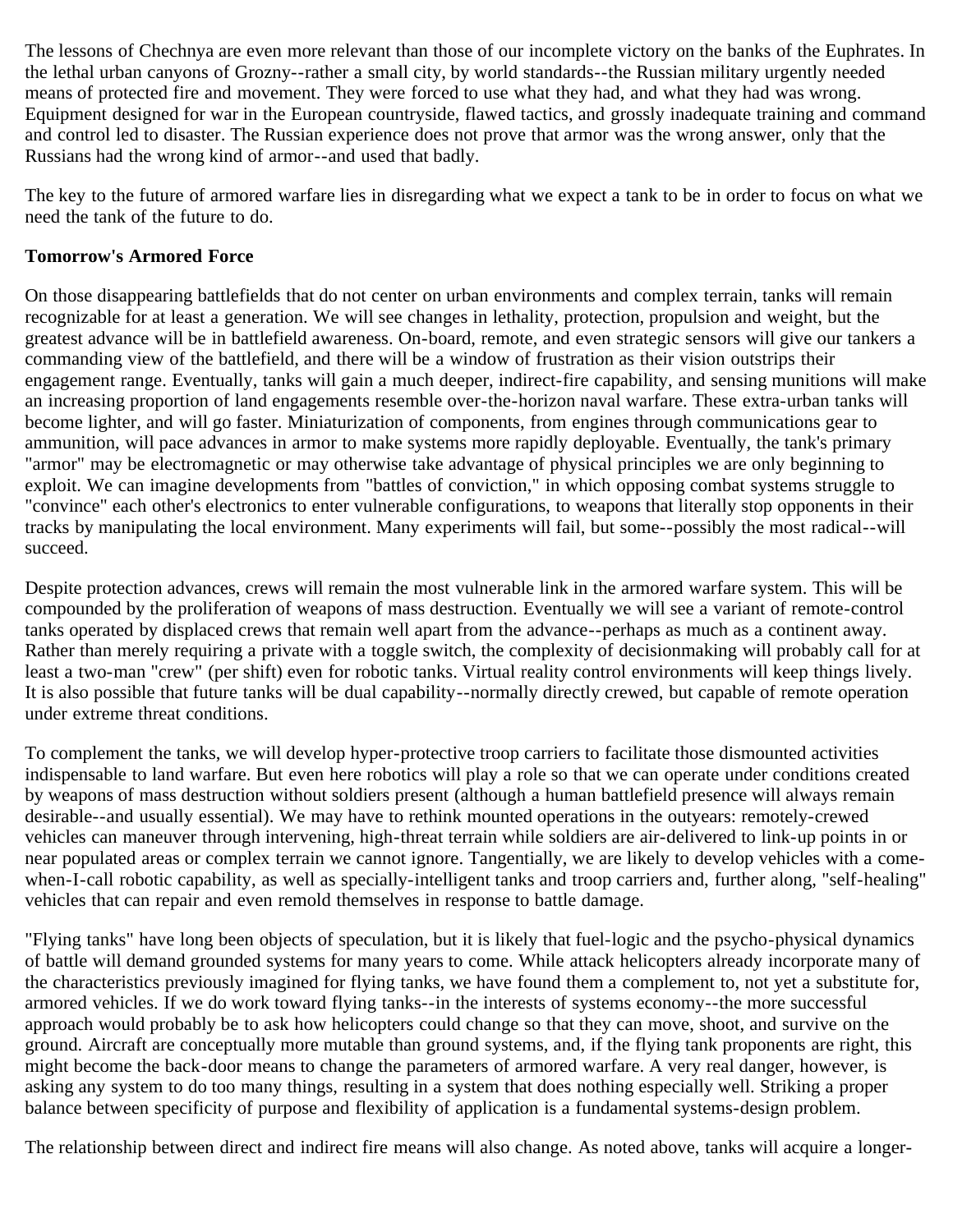range precision capability. At the same time, aircraft and then orbital platforms will deliver an ever greater proportion of the firepower we apply to combat in open areas. Great advances are on the horizon for fire coordination, and we are likely to see simultaneous joint attacks on complex targets by tanks, satellites, and hunter-killer computers. As with the Armor branch, Field Artillery needs to break from means- centered models and focus on the required ends. The alternative is to decline into the role of niche player--too heavy to deploy rapidly, too clumsy for urban operations, and a non-player in the information battle. While the goal of warfare will always be to destroy the enemy, the first step today is to inflict systems paralysis on conventional opponents, from air defense systems to command and control- and, increasingly, to national information infrastructures. What will tomorrow's "artillery" look like?

The long-term trend in open-area combat is toward overhead dominance by US forces. Battlefield awareness may prove so complete, and precision weapons so widely-available and effective, that enemy ground-based combat systems will not be able to survive on the deserts, plains, and fields that have seen so many of history's great battles. Our enemies will be forced into cities and other complex terrain, such as industrial developments and inter-city sprawl, where our technical reconnaissance means cannot penetrate or adequately differentiate and our premier killing systems cannot operate as designed. We will become victims of our success. We are becoming so powerful at traditional modes of warfare that we will drive our enemies into environments where our efficiency plummets, our effectiveness drops, and close combat remains the order of the day. We will fight in cities, and we need tanks that can fight and survive in their streets.

#### **The Changing Nature of Cities**

Urban operations--the tanker's nightmare--will be the growth area for armored warfare. The world is becoming a network of cities with marginalized hinterlands. Increasingly, cities transcend statehood. In this contradictory world, where nationalism has returned in plague force, nation-states are softening. Cities as diverse as Vancouver, Frankfurt, Moscow, Miami, and Shanghai are growing apart from their parent states, for reasons that range from ethnic shifts in the population base to wealth concentration. Vancouver doesn't need the rest of Canada. Moscow doesn't much want the rest of Russia, except as an ornament of power and a looting ground. Shanghai may not be able to "afford" China indefinitely. Miami has become the shadow capital of Latin America--a focal point of information, culture, investment, banking, society, and exile. Frankfurt am Main is well on the way to becoming a "German" city with an ethnic German minority. An ancient paradigm is reversing: while cities long sucked strength from the diverse resources of the state, the state is increasingly becoming a parasite on the world's more-successful cities. This shift does not apply to cities such as Washington, D.C., or Marseilles, which would collapse entirely without state support, but it is very much the case in boom towns such as Hyderabad, Ho Chi Minh City, and Seattle. In the post-modern American model of dispersed cities, Silicon Valley has to foot the bill for failed governmental models in yesterday's cities--and every useful federal function performed in Washington, D.C. could be transferred profitably to Northern Virginia, were it not for habit and sentimentality. Suburbia is becoming "posturbia," and even in Ireland and Britain, the industries of the future are moving toward capable populations, instead of expecting the hands and minds to relocate to cities where the quality of life is abysmal. In this tiered construct, boom cities pay for failed states, post-modern dispersed cities pay for failed cities, and failed cities turn into killing grounds and reservoirs for humanity's surplus and discards (guess where we will fight).

Human clustering has left behind the village (the primary node of human organization until the middle of the 20th century and humanity's moral arbiter) and is concentrating in these three models: *boom cities* (Munich, Bangkok, Seoul); *reservoir cities*, where humanity is held in suspension (Lagos, Johannesburg, Lima, Karachi, Calcutta, Los Angeles proper, Paris); and *dispersed cities* (the Washington area without the city of Washington, Silicon Valley, and the Los Angeles region without the city of Los Angeles). Of note, the dispersion of America's success functions, with the transition of suburbia to a wonderfully livable workplace, is as misunderstood as American culture--decried by elitists, it creates the highest, healthiest, and most desired standard of living in history--just as American culture is the world's all-time bestseller, despite condescending reviews. We're winning again.

We live in the most dynamic age in human history. The city--capstone of human organization--is growing, changing, producing fantastic wealth, and rotting. While numerous factors are involved, the primary catalyst of change is the information revolution. In this Age of Contradiction, the value of information has inflated, while the cost of information has plummeted. Information always generated power; today, it generates wealth at a breathless pace--and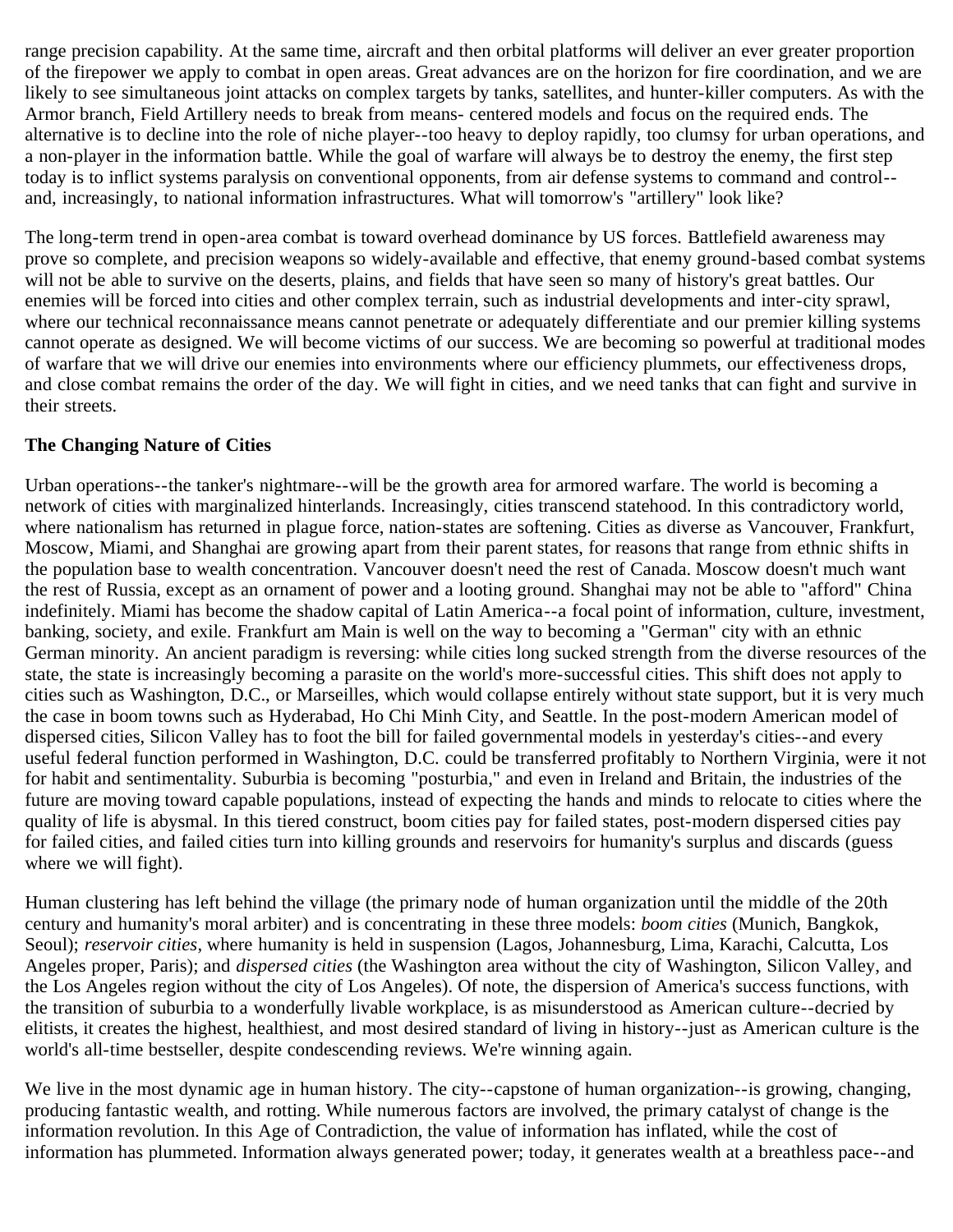cities (including America's "dispersed cities") are humanity's information banks. If we possessed the data to calculate an "information deposit coefficient" for the populations of cities such as the greater Boston area (winner) and Bombay (loser), we would probably be astonished at the per capita informational advantage in Boston. Compounding the problem, the information that is available in the world's loser cities is not only scarce, but generally inaccurate, episodic, and deformed by local prejudice.

While many cities and post-cities are growing richer, more powerful, and more efficient, others--especially in societies with information disorders--are becoming poorer (on a per capita basis), weaker in their ability to self-regulate, and unable to deliver the most basic services that allow human beings to coexist in great densities. Many of these reservoir cities are anarchies attenuated by apathy, and the apathy of the masses can transform itself very quickly into violence. We are entering a period when we will increasingly judge the success of cities and their environs before we concern ourselves with their moldering states. This will not be a global model--countries such as the United States (for all our urban problems) manage to maintain a symbiotic dynamism between city and countryside, bridged by "third way" development: those dispersed cities coalescing from culturally chaste suburbs, satellite enclaves of production, and the workload diffusion characteristic of information mastery. Foreign actors will have to contend with the USA, not just L.A., for the rest of our lifetimes.

But who cares about Upper Egypt if Cairo is calm? We do not deal with Indonesia--we deal with Jakarta. In our recent evacuation of foreigners from Sierra Leone, Freetown was all that mattered. For decades, we dealt not with the government of Zaire, but with the emperor of Kinshasa--and in the recent civil war in that vast African state (now renamed as yet another Congo), military progress was measured not in jungle traversed, but in cities conquered. India is well on the way to becoming a confederation of city-states disguised as a political unity. Hong Kong will be a fascinating laboratory for the relative power of the city versus the state.

There is no global village. The village is dying as a model, and it is dead as a source of power. Instead, a global network of cities and post-cities is emerging, of both the healthy and the faltering, whose elites interact across borders more efficiently and effectively than they interact with the populations of their own hinterlands. Our elites will be inclined to defend foreign elites, even at the expense of our own population (this is already the paradigm of US-Mexican relations and US-Saudi relations). Our future military expeditions will increasingly defend our foreign investments, rather than defending against foreign invasions. And we will fight to subdue anarchy and the violent "isms" because disorder is bad for business. All of this activity will focus on cities.

In the future, the term "urban warfare" will be a redundancy.

#### **New Armor for Urban Warfare**

Where does armor fit in? Today's armor, designed for a war that--blessedly--never was, is ill-designed for urban combat. Yet, until better designs reach our soldiers, we will need to make do with what we have. Ideally, that would lead to reassessments of our tactics and reorganization of our units. We have begun to accept the inevitability of urban operations, but the truth is that we are likely to resist significant preparations until a sizable number of our service members have been killed and our nation embarrassed. That is the price we pay for any military paradigm shift following a period of successful organizational performance: the world may have changed, but we won't "mess with success." At a time when the pace of technological and social change is without precedent in human history, our military is clinging to the past. We are behaving like a blue-collar union in a smokestack industry.

We can affect the out-years, though. If you catch decisionmakers on a good day, they *can* be persuaded to sign up for changes that will not begin to remold the force on their watch. We have a free conceptual environment for anything beyond a decade, and we need to take advantage of it by asking ourselves practical questions about the future employment of armor in urban environments: What do we need that armor to do? How would we like it to do it? What are the extremes of the possible?

Regarding firepower, armor for urban environments will need two types of guns--or one gun that can do a variety of jobs. We will need a crude blasting capability, and we will need maneuverable munitions that can follow an assigned target beyond the limits of pure ballistic trajectories. We need old-fashioned flechette-type munitions--or an innovative substitute--and we need rounds that can penetrate multiple layers of steel and concrete before exploding or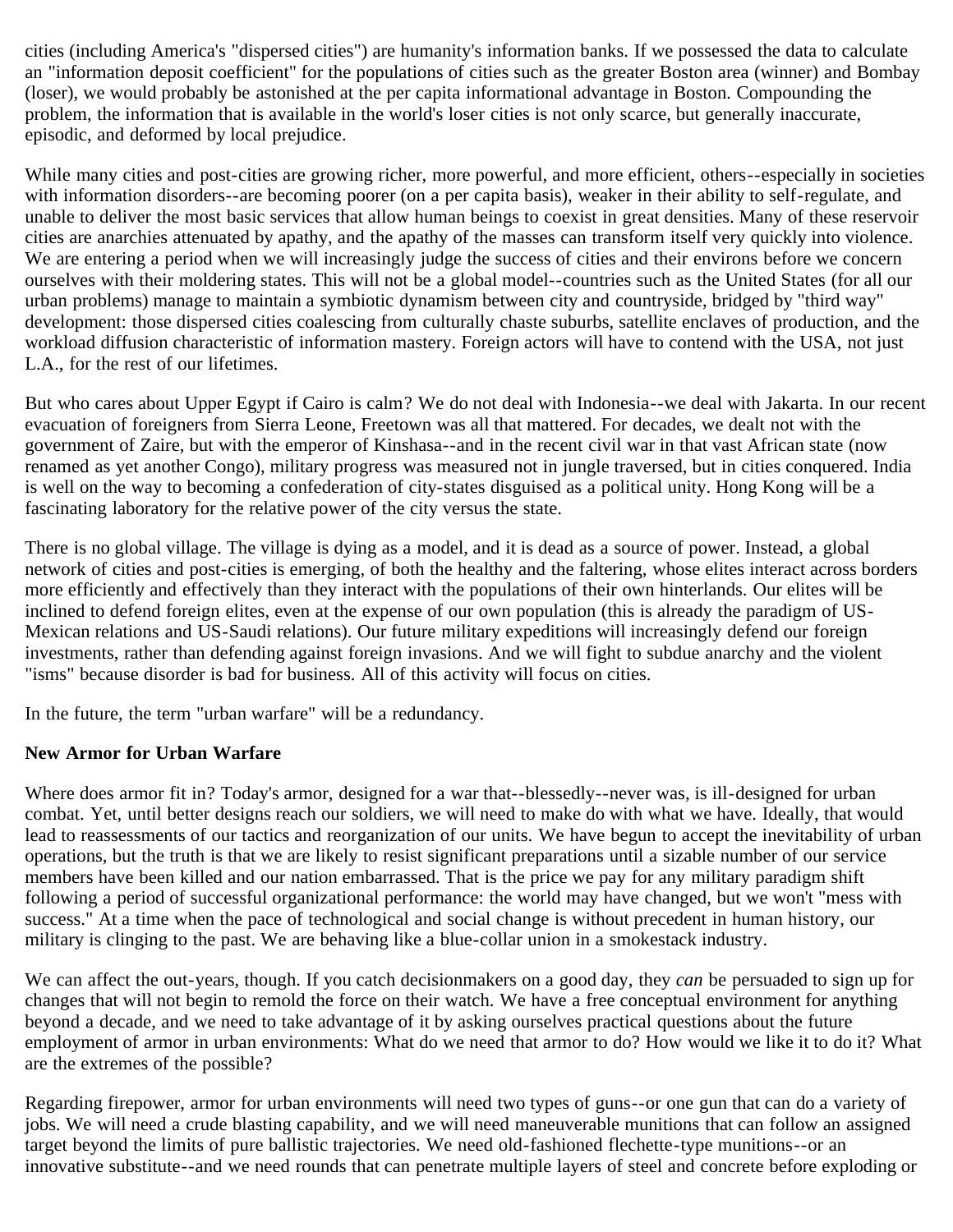otherwise "blooming" a follow-on destructive capability. "Boomerang" weapons that respond instantly to attack and track the assailant until he or it is eliminated would be an especially powerful deterrent. We will need a counterelectronics capability and crowd control "weaponry." It is important not to limit conceptualizing to traditional guns; an ammunition-free technique that achieves the desired effect could become part of our weapons suite. Any means we could develop to isolate portions of the urban battlefield would offer a tremendous advantage. Again, it is essential to focus on the task, not the known means for performing that task.

But the primary job of armored vehicles in urban areas will be to protect maneuver, movement, and resupply. Because urban environments promise endless ambushes, we need new forms of armored protection--not just layers of steel, or laminate, or ceramics, or even reactive armor as it presently exists. Tomorrow's layers of armor will begin with spoofing techniques that complicate target detection on the part of enemy systems, before proceeding to environmental or atmospheric modification capabilities that defeat mines, distort the enemy's perceptions, and disrupt the trajectory and integrity of enemy munitions. Instead of today's rigid hulls and turrets, tomorrow's armor may be malleable, capable of reshaping itself in response to changing threat environments. Self-repair, and, in the following generation, self-healing of battle damage, are logical goals. Finally, "living" armor, with its principles based on biological models, may allow new levels of interaction among man, machine, and environment.

Armored vehicles for urban warfare must also be nimble. While long-range sustained speeds are not a requirement, a sprint capability is essential. The vehicles must be highly maneuverable--at least in some variants. Deployment requirements and the varieties of urban operations suggest a modular approach, either to total armored fighting systems, or at least to troop carriers. The ability to "task organize" vehicle size, power units, armaments, electronic warfare (EW) suites, and battlefield awareness capability is worth pursuing. Vehicles that could operate as compact individual entities or join together to form moving fortresses or to "circle the wagons" offer new flexibility. Armored "mother ships" could "feed" or harbor smaller vehicles and robotic devices. Robotic scouts might climb through rubble, navigate corridors, or explore sewers, followed by team carriers with human decisionmakers and actors. These would be backed up by caterpillar mini-fortresses that hustle through streets and possess not only offensive and defensive environmental controls, but segmentation and self-repair capabilities. The visual signature of our armored systems, to the extent we do not obscure them, should be composed to psychologically disarm the enemy, exploiting research on instinctive reactions to shapes, colors, sounds, and smells. Our systems should be sensually terrifying to opponents and intimidating to populations.

Urban warfare is three-dimensional. Armored vehicles, using drones or ground robotics or hyper-sensors, must not only be able to see into multi-story structures and down into sewers, subways, and service tunnels, but must be able to introduce soldiers--in a protected manner--to upper-story or subterranean zones of operation. Ideally, armored vehicles would be able to caterpillar above or snake below ground level, gripping the lower portions of structures, or entering subterranean passageways. This might be done with deployed subcomponents, such as team-capsule vehicles, or with extensions from master vehicles. The ability to cross exposed "ground" will be essential. A well-designed vehicle or extension might seal against a second story window, "sanitize" the immediate interior, and release soldiers from an armored gate. To some extent, the soldier himself might become an armored entity.

Secured areas might be outposted by robotics and picketed by soldiers cued by local fusion centers that combine intelligence from sources as diverse as miniature roaming sensors and national-level systems. Population control might be established by electronically registering every inhabitant with whom the force comes in contact and alerting in response to any human concentrations that do not fit habitation profiles. Eventually, body signature sensors should identity fear, hostility, or positive demeanors on the part of the locals. Any means that can be developed to separate the hostile actor from the "sea of the people" is highly desirable, since, in urban operations, the enemy's ultimate camouflage is his humanity.

A model urban operation of the future might begin with a massive information operations effort that attacks not only systems but souls. Air and space forces would then isolate the city electronically and through fires, attack pre-selected targets with precision munitions, suppress air defenses, and impose barriers between urban sub-sectors. Army robotics parachute in to secure airfields and landing zones, followed by air-delivered troops with light armored vehicles to extend the perimeter. The next wave includes heavier ground systems and more personnel delivered by air and, in littoral cities, by Navy-Marine operations. Robotic systems push deeper into the urban area, followed by armored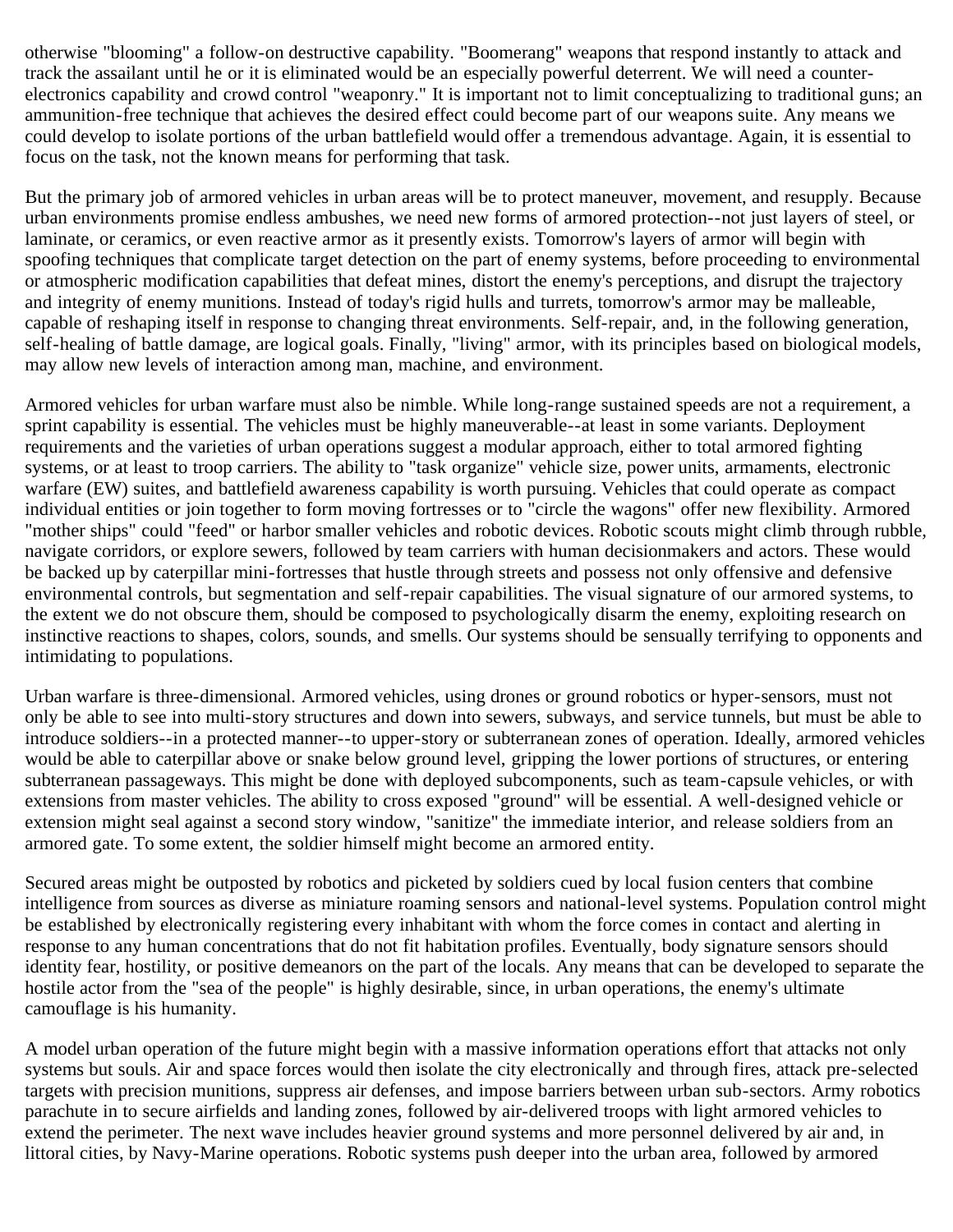reconnaissance "moving fortresses," or combinations of separate vehicles, delivering firepower and dismountable forces to hostile zones. Behind the fighters, military police and intelligence personnel process the inhabitants, electronically reading their attitudes toward the intervention and cataloging them into a database immediately recoverable by every fire team in the city (even individual weapons might be able to read personal signatures, firing immediately upon cueing).

Wherever the enemy resists, joint operations isolate and reduce the threat zone. Smart munitions track enemy systems and profiled individuals. EW actions veil the movement of armored vehicles, remotely exploding mines as the vehicles move forward. Tanks and tank segments deliver direct and smart fires in a final barrage as troop carriers advance. The unit commander designates points of entry, and images of exteriors and interior layouts appear in the carriers for orientation. Carriers leech against buildings and subterranean passage entry points, collapsing the atmosphere at the points of entry to kill or disable any present enemies, before discharging troops. In extremely vertical environments, robotics and troops are air-delivered by systems that can spoof enemy sensors and vision into registering multiple images or completely false images. As soldiers clear the buildings--preceded by their individual sensors--they push their individual weapon's selector switch to "Inhabited," and, upon entering a room, the weapon does not discharge if pointed at a noncombatant without violent intent. Most friendly casualties are lost to enemy suicide attacks or come as the result of physical injuries received during fire and movement within buildings, such as broken limbs. When particularly stiff pockets of resistance develop, smart armor moves in to destroy them or soldiers cue stand-off precision weapons.

Other armored units move swiftly through the city to establish a mobile presence and seize control of line-ofcommunication nodes and routes of ingress to and egress from the city. In vast conurbations, lightweight, electronically armored systems are airlifted by rotary wing (or post-rotary wing) assets. Satellites monitor the city for any air defense fires, cueing immediate responses from near-space orbiting "guns." Drones track processed inhabitants who have been "read" as potentially hostile and "tagged." Any suspect concentrations draw immediate intervention. Non-lethal weapons control crowds and manage POWs. Operations continue 24 hours a day until the city is cleared of hostiles. When the environment is deemed acceptably safe, United Nations peacekeepers arrive to conduct the longterm operations necessary to restore or create an acceptable government and civil functions. US intelligence and electronic support continues, but US troops return to the United States or to forward bases to prepare for subsequent expeditionary actions.

Many of the hypotheses contained in this essay will never be realized--not because they are too far-fetched, but because they will prove inadequately imaginative. We will develop far more appropriate, incisive, and interesting solutions than those offered here. Yet, even if every avenue of development here proposed is wrongheaded, the urban operations challenge is real, immediate, and growing. We *will* fight in cities. Even when we are not fighting, we will operate in urban areas and in complex terrain on a variety of missions.

What guidelines will help us to accomplish those missions successfully? In future urban operations, whether in 1997 or 2027, the US military should strive to follow tenets such as these:

- 1. Extract a clear mission statement from decisionmakers.
- 2. Tell the American people there will be friendly casualties.
- 3. Establish unity of command and purpose.
- 4. Impose rules of engagement that favor US forces, not the enemy.
- 5. Deploy more combat power than you think you need, then increase it.
- 6. Operate offensively, never passively or defensively, and operate continuously.
- 7. Never allow local inhabitants to congregate in mass.
- 8. Do the job fast. If the job can't be done fast, get somebody else to do it.